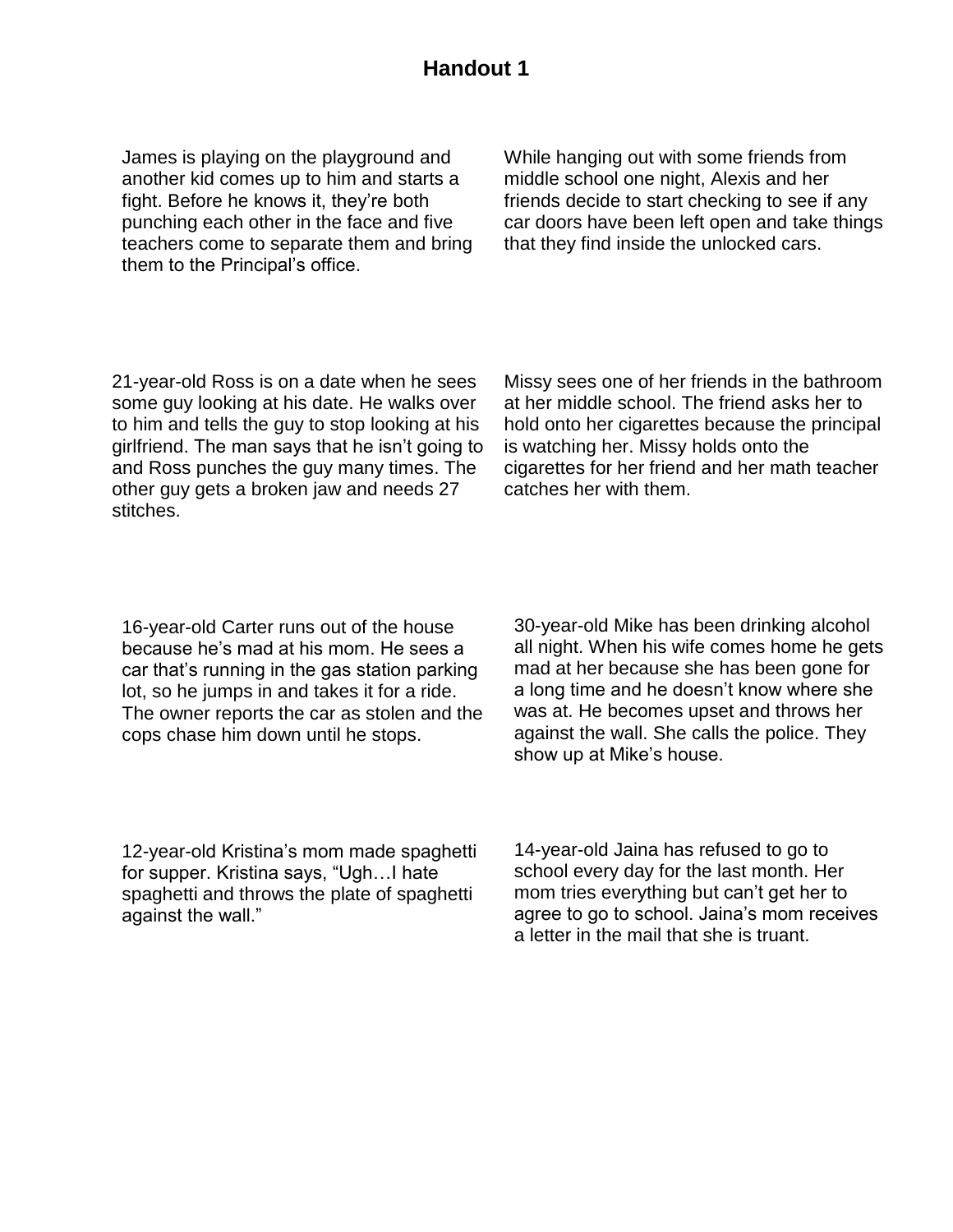25-year-old Allison found a credit card at the mall. She went to one store to see if it still worked and she bought a pair of jeans. When she learned that it worked, she went home and bought a bunch of new clothes and stuff online.

9-year-old Angela is really upset with her best friend. She goes onto Facebook and posts mean, embarrassing and fake messages about her friend to try to embarrass her.

15-year-old Jackie sneaks out of her room at night to hang out with her boyfriend. She makes it safely to his house almost every night, but one night, she gets caught by a police officer.

30-year-old Travis takes just a few dollars each week out of the cash drawer at his work. After doing this for a year, Travis has taken \$2000, which is great for him because he really needed the money and not bad for the business because the business makes over \$100,000 every year. He thinks that no one will miss that \$2000.

7-year-old Natalie gets upset when her teacher tells her that she didn't do her math assignment right. She runs out of the classroom and goes out the front door. After teachers and other school staff spend 30 minutes chasing after her, they have to call the police to help find her.

13-year-old Adam was playing basketball at the park with kids from school. One kid says that he has some pot for Adam. Adam says he doesn't want any. A few minutes later, the cops show up and they group all of the kids together, go through their bags and find the pot.

27-year-old Eric is on probation after being in jail. His probation officer comes to his house and finds a bag that tested positive for drugs. Eric swears that he doesn't know where he got it and that he isn't using drugs.

On a field trip, 9-year-old Jesse dares Abby to kiss him on the back of the bus. Abby says "No" and Jesse calls her a chicken. So Abby decides to just do it and they both get caught by one of the chaperones.